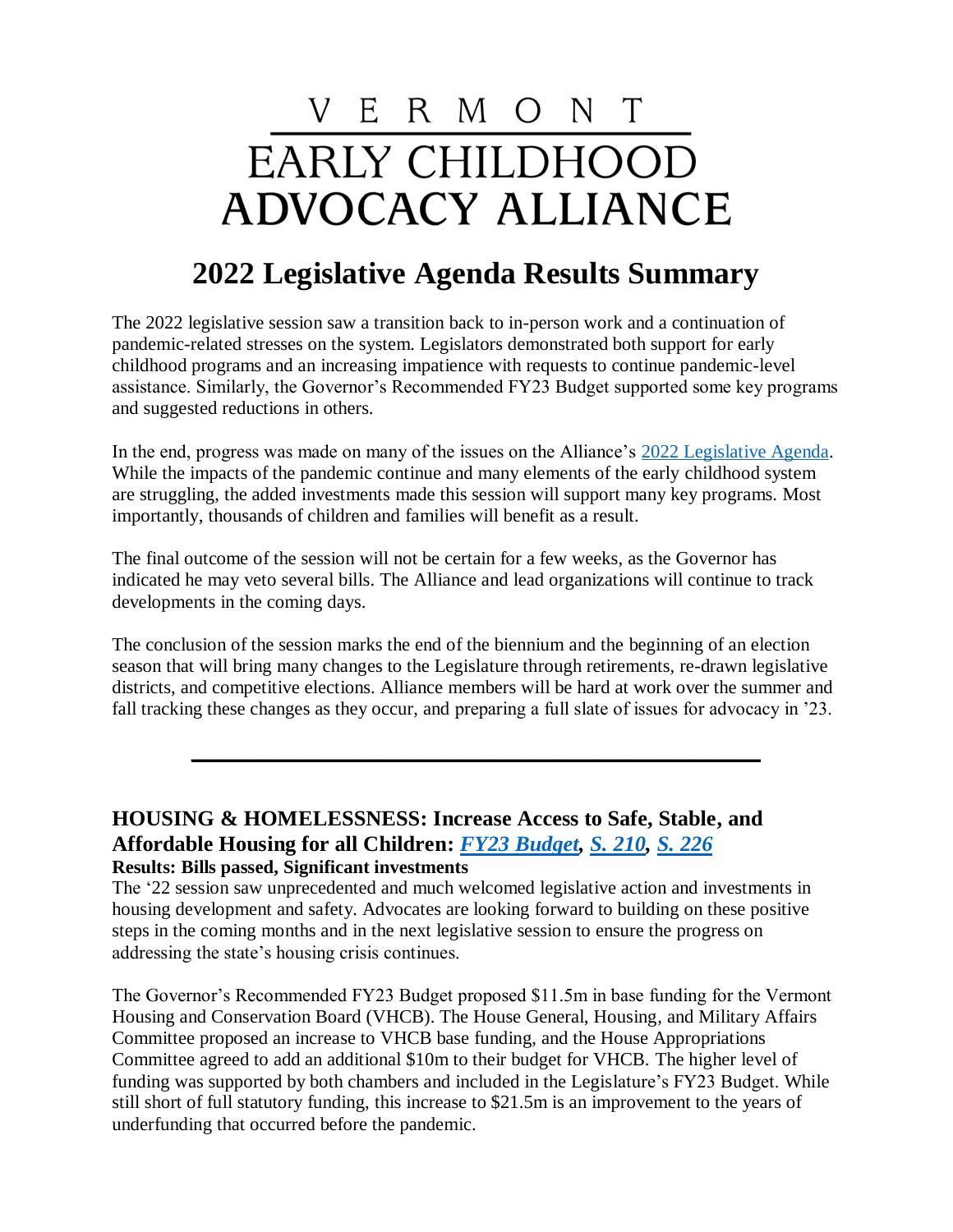The Legislature's FY23 Budget directs \$50m in ARPA funds to VHCB to provide affordable mixed-income rental housing and homeownership units, improvements to manufactured homes and communities, recovery residences, and housing available to farm workers and refugees.

The Legislature also passed the Rental Housing and Safety bill, S. 210. The bill creates a uniform, statewide Rental Housing and Safety inspection program, which has been a long-time priority for housing advocates and will greatly improve housing conditions for children and families who rent in Vermont. S. 210 also includes a \$20m appropriation for the Vermont Rental Housing Improvement Program to assist with repairs to out-of-code units, and the development of new Accessory Dwelling Units (ADUs). The bill also had contained a rental registry program, but that was removed during final legislative negotiations in response to Gov. Scott's opposition to the registry.

Rounding out the Legislature's investments in housing this session was S. 226, an omnibus housing bill. This bill contains several provisions including tax credits for affordable housing development, grants for employer housing, a first generation home buyers grant program, and a \$15m "Missing Middle-Income Homeownership Development Pilot Program" to help middleincome Vermonters afford a home.

LEAD ORGANIZATION: Vermont Affordable Housing Coalition

#### *\*\*\*\*\*\*\*\*\*\*\*\*\*\*\*\*\*\*\*\*\*\*\*\*\**

## **FARM TO SCHOOL & EARLY CHILDHOOD: Nourishing Children's Bodies and Minds:** *[FY23 Budget](https://ljfo.vermont.gov/subjects/appropriations-and-budget/fy-2023/conference-budget-documents)*

#### **Result: Full funding secured**

Thanks to strong support from legislative champions Reps. Carolyn Partridge and Tristan Toleno, the Legislature's FY23 Budget fully funds the Farm to School and Early Childhood Grant Program at \$500,000, an increase in annual funding from the previous level of \$171,000. This higher level of funding will allow more early childhood education programs to access grant funding for gardens, farm visits, buying local food, and more. Advocates have been pressing for the increase for a number of years.

LEAD ORGANIZATIONS: Vermont FEED, Vermont Farm to School & Early Childhood Network, Vermont Farm to Early Childhood Coalition, and Hunger Free Vermont

*\*\*\*\*\*\*\*\*\*\*\*\*\*\*\*\*\*\*\*\*\*\*\*\*\**

### **CHILDREN'S INTEGRATED SERVICES (CIS): Vital Support for Vermont's Families:** *[FY23 Budget](https://ljfo.vermont.gov/subjects/appropriations-and-budget/fy-2023/conference-budget-documents)*

#### **Results: Funding increase secured, IT proposal not supported**

The Legislature's FY23 Budget adds about \$889,000 to the CIS base budget to increase the case rate from \$600/month to \$650/month – still short of the actual cost of care, but a badly needed increase. Advocates requested an increase to at least \$700/month for FY23, while the Governor's Recommended FY23 Budget level-funded the program. Strong support for the increase came from both the House Human Services and the Senate Health and Welfare Committees.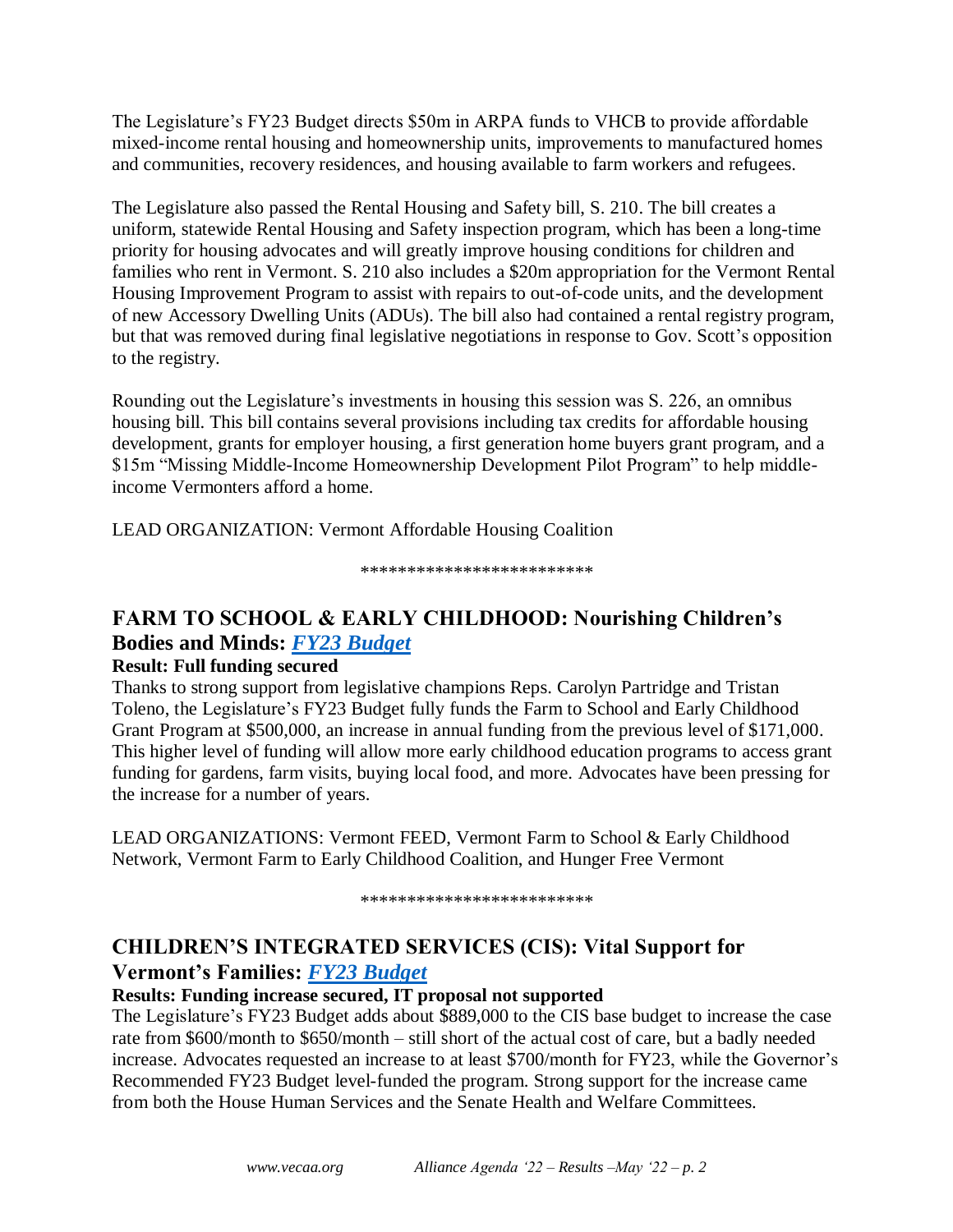Advocacy in support of the request for \$1.6m in one-time funds for the development of a systemwide CIS data system was not successful. The concept was supported by the House Human Services and Energy & Technology Committees. The Senate Health and Welfare Committee also supported the plan, and worked with advocates to develop a more limited proposal to fund work at four agencies that was proposed as a smaller alternative. While neither the larger nor smaller proposals were supported by the Appropriations Committees, advocacy helped secure more allies for the proposal and resulted in a more refined request. This work will provide a strong foundation for further advocacy for the FY24 budget cycle.

LEAD ORGANIZATIONS: Vermont Parent Child Center Network, The Winston Prouty Center for Child and Family Development, and Vermont Family Network

*\*\*\*\*\*\*\*\*\*\*\*\*\*\*\*\*\*\*\*\*\*\*\*\*\**

## **TRANSFORMING EARLY CHILDHOOD EDUCATION (ECE): Equitable, Affordable, Sustainable ECE for Children Birth to Five:** *[FY23 Budget,](https://ljfo.vermont.gov/subjects/appropriations-and-budget/fy-2023/conference-budget-documents) [H. 679,](https://legislature.vermont.gov/bill/status/2022/H.679) [H. 510](https://legislature.vermont.gov/bill/status/2022/H.510)*

#### **Results: Significant investments**

In '22, the Vermont Legislature continued on the path set out last year in H.171/Act 45 by making crucial investments in affordability for families and retention of early childhood educators, and bolstering work underway for true child care transformation in 2023.

Investments in child care passed during the session include:

- Supporting the child care workforce: \$7m in retention bonuses for people working in regulated child care programs to help retain these essential employees.
- Supporting child care programs: \$4.9m increase in the Child Care Financial Assistance Program to raise rates paid to child care programs on behalf of families, and to expand the number of days that families can be absent from care and programs can be closed without losing tuition support.
- Supporting families paying for child care: \$3.44m to expand Vermont's Child and Dependent Care Credit, providing a refundable tax credit equivalent to 72% of the federal credit for all Vermont families paying out of pocket for care.
- Increasing child care capacity: \$800,000 to expand capacity for infants and toddlers.
- Recruiting new early childhood educators: \$100,000 to support high school students interested in careers in Early Childhood Education through the Pre-apprenticeship program.
- Moving toward the goals in H.171/Act 45: Language authorizing funding for the Child Care Financing Study.
- Language directing the Department for Children and Families to work with stakeholders and legislative committees on redesigning Vermont's child care quality improvement system (STARS).

LEAD ORGANIZATIONS: Let's Grow Kids (LGK) and Vermont Association for the Education of Young Children (VTAEYC)

*\*\*\*\*\*\*\*\*\*\*\*\*\*\*\*\*\*\*\*\*\*\*\*\*\**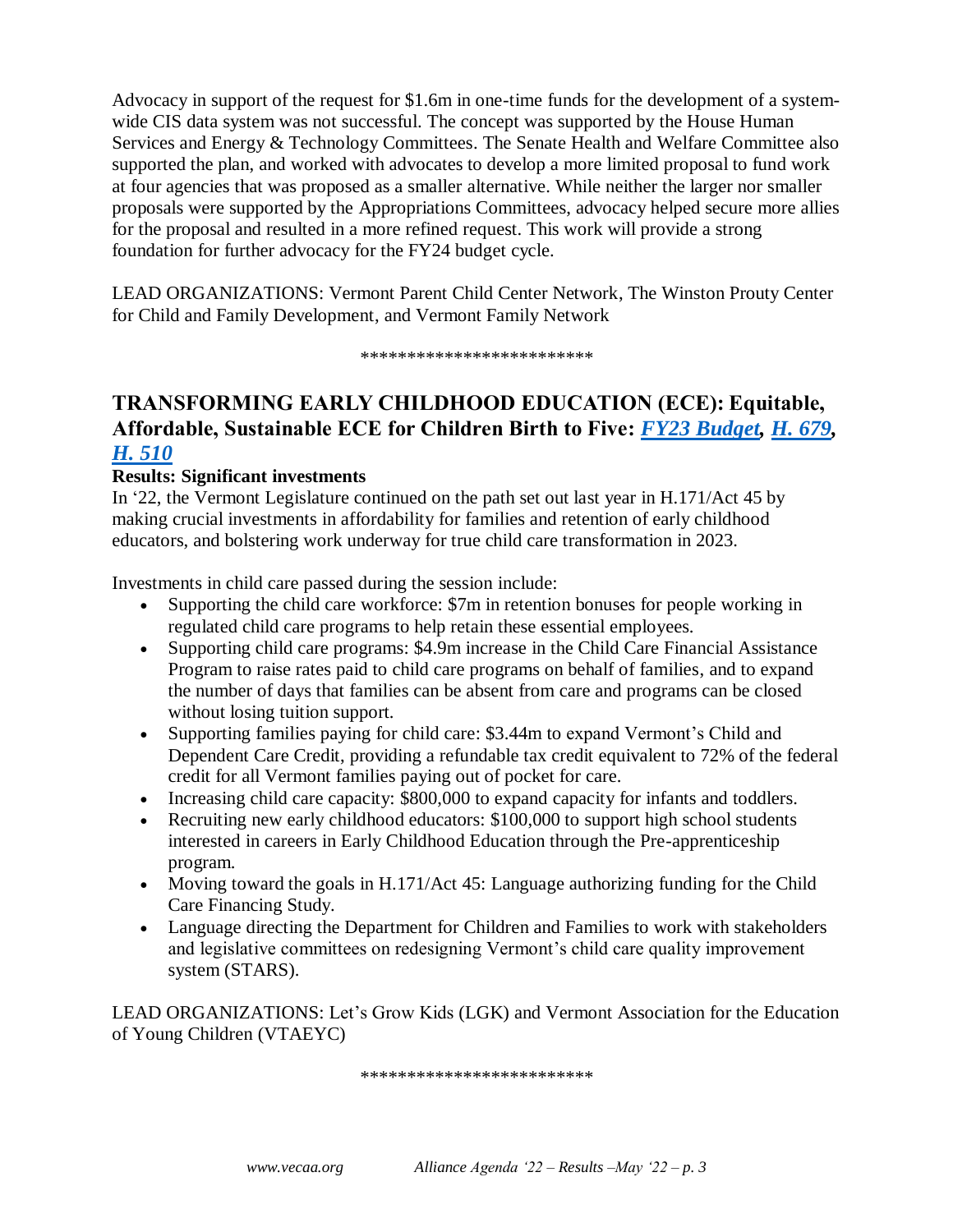#### **PARENT CHILD CENTER NETWORK INTEGRATED GRANT: Strengthen and Support Parent Child Centers:** *[FY23 Budget,](https://ljfo.vermont.gov/subjects/appropriations-and-budget/fy-2023/conference-budget-documents) [S. 91](https://legislature.vermont.gov/bill/status/2022/S.91)* **Results: Bill passage, Significant funding increases**

Parent Child Centers (PCCs) saw positive results on both the statutory and funding fronts. The Legislature passed S.91, which brings a new level of formality into the statutes regarding the establishment and operation of PCCs, and establishes clear accountability for PCCs as they deliver essential state services. The bill was championed by Sen. Ruth Hardy and the other members of the Senate Health and Welfare Committee.

The Legislature's FY23 Budget also includes important investments in the PCC Network. While the Governor and the House proposed level funding, the Senate included a \$1.5m increase in the base (ongoing) funding for the PCC's system-wide grant, as well as \$750,000 in one-time funding for upgrades to PCC's facilities, systems, and equipment. These proposals were agreed to by the House and included in the Legislature's FY23 Budget.

LEAD ORGANIZATION: Vermont Parent Child Center Network

*\*\*\*\*\*\*\*\*\*\*\*\*\*\*\*\*\*\*\*\*\*\*\*\*\**

## **UNIVERSAL SCHOOL MEALS: Make Equitable Access to School Meals Permanent:** *[S. 100](https://legislature.vermont.gov/bill/status/2022/S.100)*

#### **Results: Bill passage, Significant investments**

Last year, the Senate passed a scaled-down version of S. 100 that would have provided permanent state support for a universal breakfast program and funded a study into providing universal school lunch. Advocates spent the summer and the early part of the '22 legislative session preparing champions in the House Education Committee to push for amending S. 100 to include universal breakfast and lunch for all Vermont students. Advocates, school nutrition professionals, and students all stressed that after two and half years of federally funded Universal School Meals, students and schools could not bear having universal meals taken away.

Championed by Chair Kate Webb and other members of the House Education Committee, S. 100 as passed by the House appropriates \$29m for Universal School Meals through June 2023. The bill also directs the Agency of Education to produce a report that includes data on student participation in the meals program across different school and grade levels, as well as strategies for minimizing the use of State funds. The Senate agreed to this revised and expanded language, sending the bill to the Governor for his signature.

Advocates will closely monitor the implementation of Universal School Meals during the 2022- 23 school year and come back to the Legislature with a plan to make Universal School Meals permanent in future years.

LEAD ORGANIZATION: Hunger Free Vermont

*\*\*\*\*\*\*\*\*\*\*\*\*\*\*\*\*\*\*\*\*\*\*\*\*\**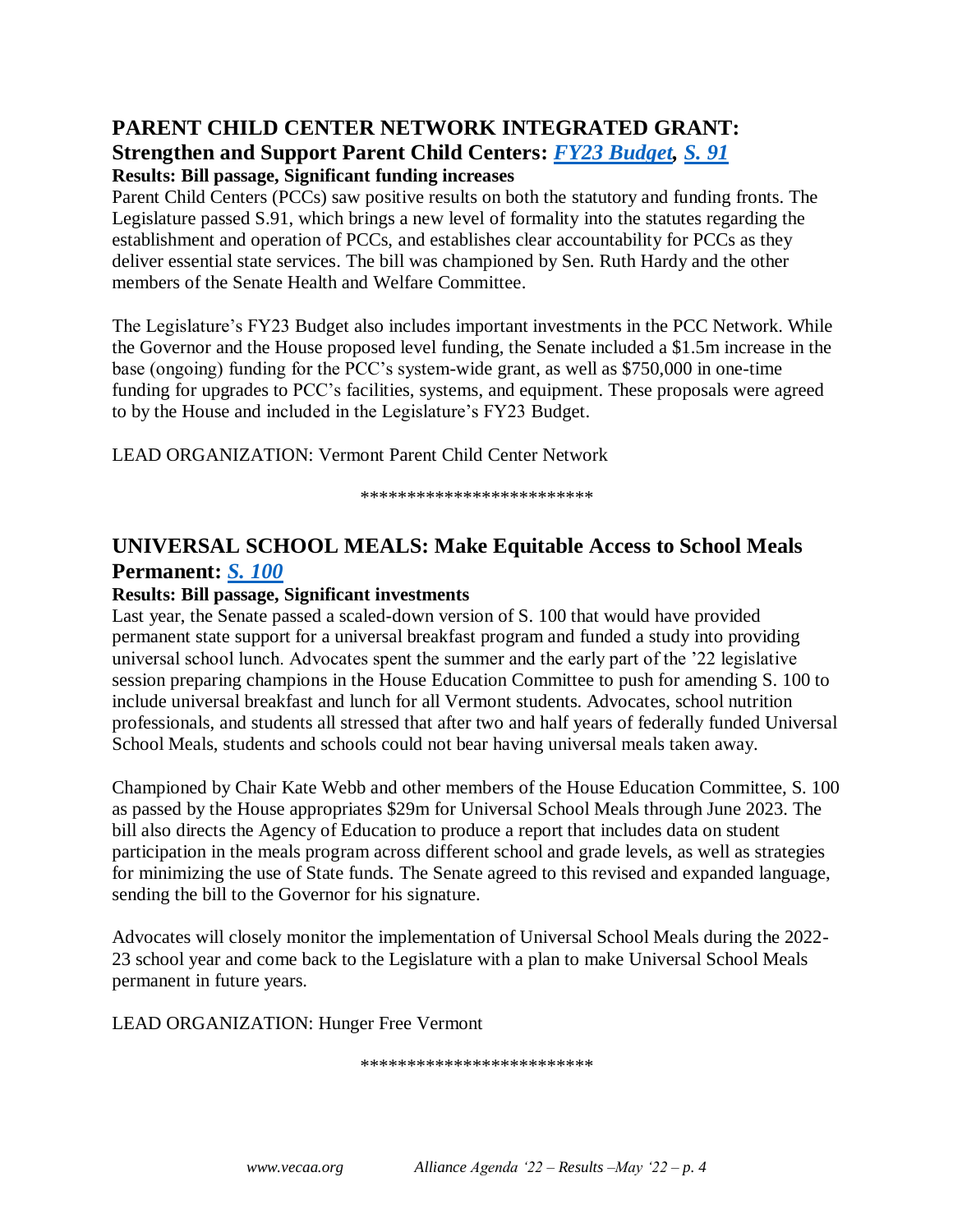## **REACH UP: Ending Child Poverty is Within Our Reach:** *[H. 464,](https://legislature.vermont.gov/bill/status/2022/H.464) [FY23](https://ljfo.vermont.gov/subjects/appropriations-and-budget/fy-2023/conference-budget-documents)  [Budget](https://ljfo.vermont.gov/subjects/appropriations-and-budget/fy-2023/conference-budget-documents)*

#### **Results: Bill passage, Funding reductions**

Advocates applauded the passage of H. 464, a bill containing a number of improvements to the Reach Up program, including several provisions imported from [H.672.](https://legislature.vermont.gov/Documents/2022/Docs/BILLS/H-0672/H-0672%20As%20Introduced.pdf) H.464 was sponsored by Rep. Ann Pugh and championed by Rep. Taylor Small and other members of the House Human Services Committee. The bill makes a number of important policy changes to the program. Most notably, the bill shifts the program's work requirement to a "universal engagement" model that aims to engage each participating family, to the best of their ability, in improving the family's social, emotional, and economic well-being. The bill expands the activities that count as engagement, drawing from research on how to best achieve and sustain family economic security.

The bill also raises the age from 19 to 22 for dependent children who are full-time students who can be counted as family members for the purposes of benefit levels. The "job earned income disregard" was raised from \$250 to \$350/month. The amount of child support allowed without reducing benefits was raised from \$50 to \$100/month.

Unfortunately, the Legislature also accepted a \$4.6m funding decrease for Reach Up. The decrease is based on questionable caseload projections in the Governor's Recommended FY23 Budget, which the House Human Services Committee examined in detail and found to be unrealistic. The House and Senate Appropriations Committees decided to count the savings in their budgets, and re-examine the issue during the annual Budget Adjustment process in January. Advocates expect that caseload numbers will go up rather than down, and that funding increases will be needed. The Legislature did not respond to calls to increase basic needs grants for families in spite of record high inflation and robust revenue projections, leaving families enrolled in the program well below the poverty guideline even when other benefits are factored in.

LEAD ORGANIZATION: Voices for Vermont's Children

*\*\*\*\*\*\*\*\*\*\*\*\*\*\*\*\*\*\*\*\*\*\*\*\*\**

## **FAMILY & MEDICAL LEAVE INSURANCE: Improving the Health and Well-Being of Vermont Families:** *[S. 11](https://legislature.vermont.gov/bill/status/2022/S.11)*

#### **Results: COVID Paid Leave benefit secured**

The FaMLI Coalition continues to monitor discussions about the implementation of a comprehensive leave insurance program on the federal level. Unfortunately, no action has been taken so far this year.

In the meantime, the Coalition was successful in urging the Senate Economic Development Committee to support the creation of a state-level program that would provide short-term wage replacement for workers who have to miss work because of COVID-related issues. After a lengthy negotiation, the Legislature approved a program outlined in S.11 that would provide up to 40 hours of 100% wage replacement (up to \$21.25/hour) for workers who have documented loss of work for COVID-related issues. The program is authorized to run from July 1, 2022 through June 30, 2023, and \$15.2m was appropriated for payments.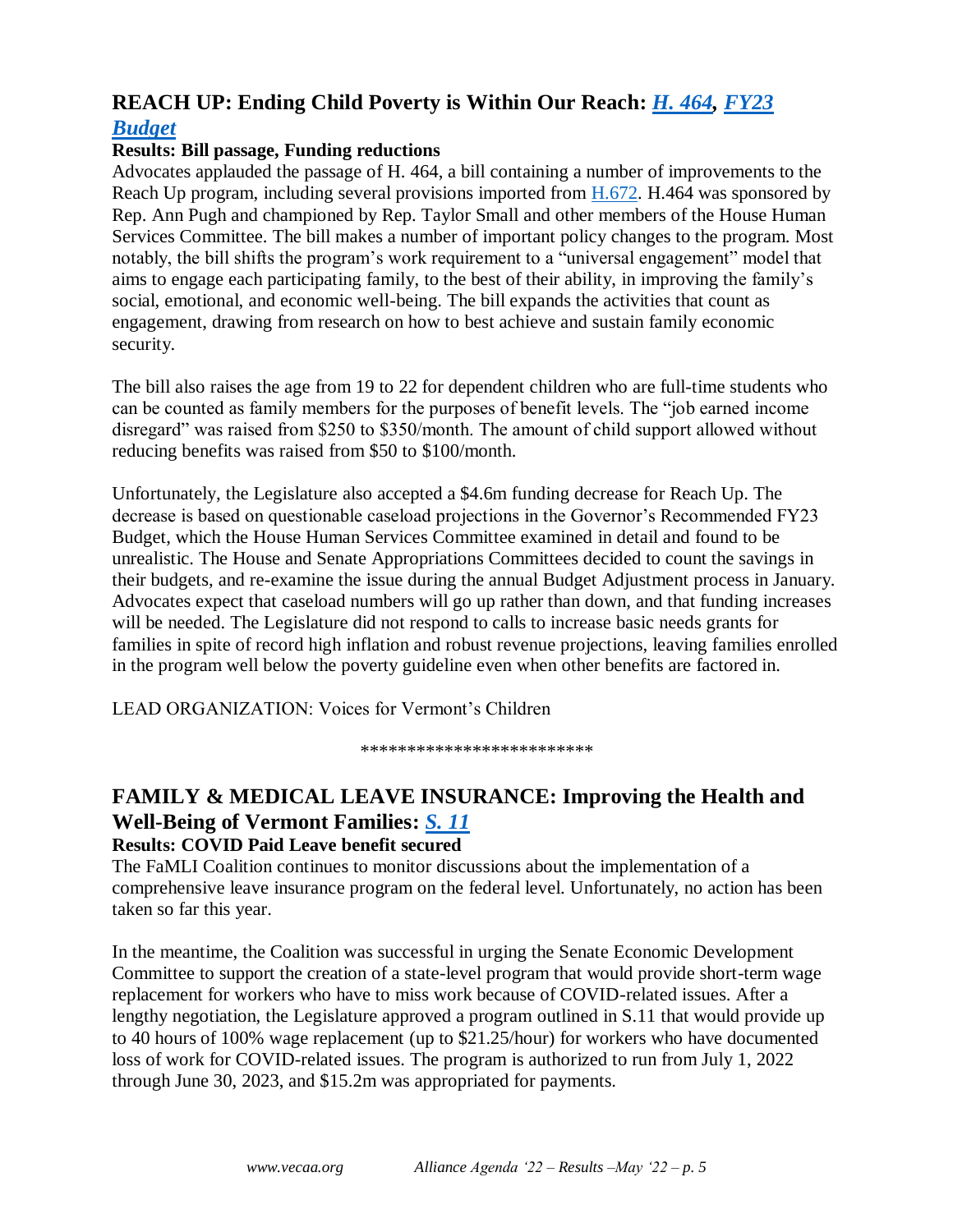While this program is reduced from the original proposal and will not make workers "whole", the program will provide important support for workers as the impacts of the pandemic unfortunately continue.

LEAD ORGANIZATIONS: Main Street Alliance of VT and Voices for Vermont's Children for the VT FaMLI Coalition

*\*\*\*\*\*\*\*\*\*\*\*\*\*\*\*\*\*\*\*\*\*\*\*\*\**

## **STATE BUDGETS AND EXPENDITURES: Ensuring Funding for Critical Early Childhood Programs:** *[FY23 Budget,](https://ljfo.vermont.gov/subjects/appropriations-and-budget/fy-2023/conference-budget-documents) [H. 510](https://legislature.vermont.gov/bill/status/2022/H.510)* **Results: Additional Funding secured**

#### **Statewide Diaper Bank**

Advocacy by the Junior League of Champlain Valley for continued program funding was successful in securing the support of the Senate, which included \$180,000 in one-time funding in their FY23 Budget for the continued operation of the League's statewide Diaper Bank. This funding was agreed to by the House, and included in the Legislature's FY23 Budget.

The Senate also considered a bill that would have created a formal study committee to develop proposals for a permanent funding and staffing structure for a statewide diaper bank (the current version is 100% volunteer-run by the Junior League). The Senate Health and Welfare Committee heard testimony on the bill, and instead encouraged interested parties to work informally to develop a proposal. The Vermont Foodbank stepped up to offer modest staff and financial support, and state agency staff agreed to participate as well. This working group began meeting in recent weeks to investigate possible funding, governance, and delivery models.

Alliance staff supported the Junior League's advocacy through the session, and look forward to the results of the working group.

#### **Post-Partum coverage extension**

Funding to support the extension of Medicaid benefits from 60 days post-partum to a full year was included in the Governor's Recommended FY23 Budget, and in the Legislature's Budget as well. Alliance staff worked with advocates to track the funding and support its inclusion in the final budget.

#### **Specialized Child Care Transportation**

The House FY23 Budget included language that reversed the failed reorganization of the delivery and funding structure for DCF's transportation programs. The FY22 Budget included the proposed reorganization, which the Alliance opposed. The Senate accepted the House language for FY23, which moves funding for Specialized Child Care Transportation back into the CDD budget. The Alliance strongly supported the new language.